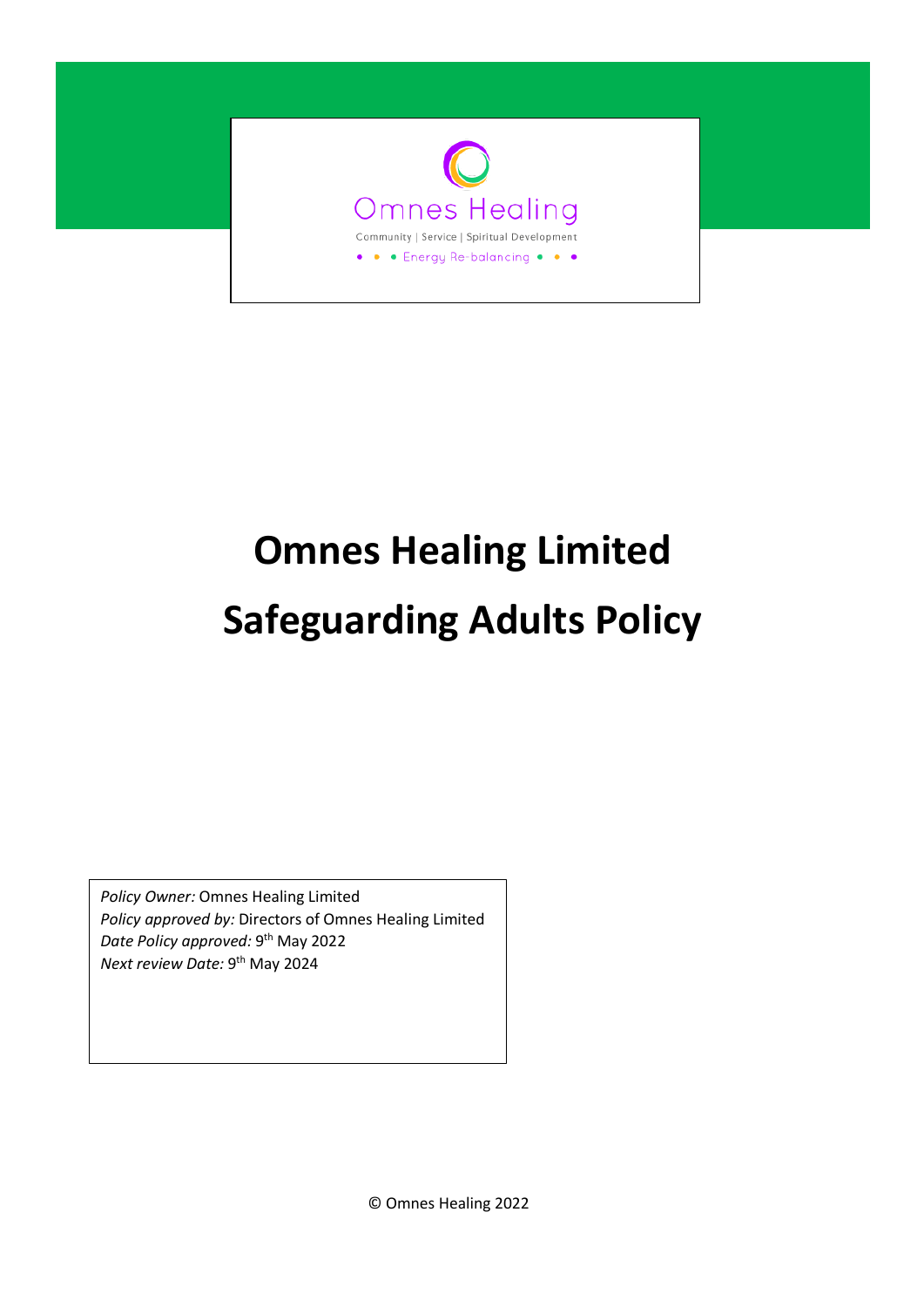## **Contents**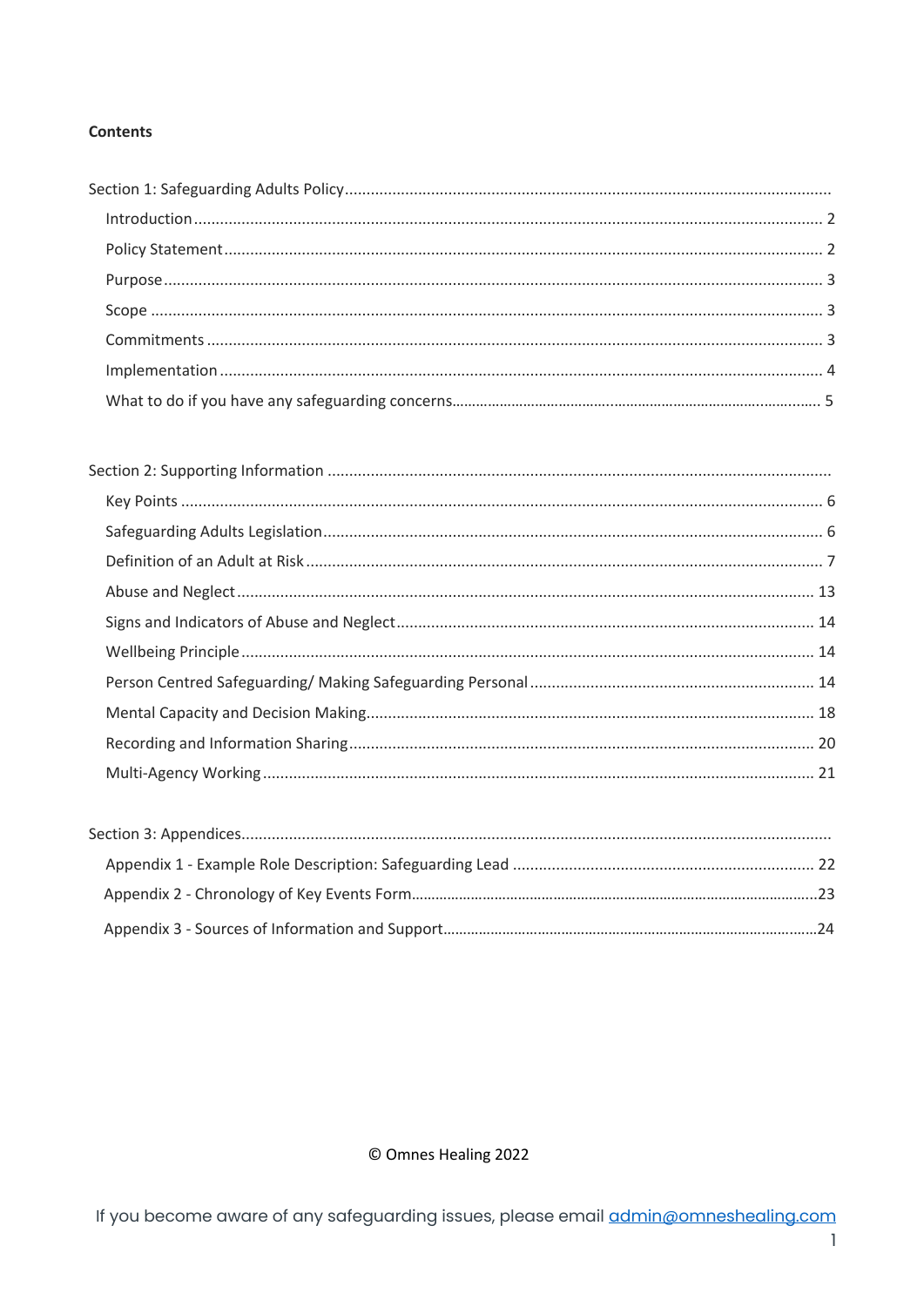# **Section 1: Safeguarding Adults Policy**

## **Introduction**

Omnes Healing Limited is committed to Safeguarding Adults in line with national legislation.

We will safeguard adults by ensuring that our activities are delivered in a way which keeps all adults safe.

Omnes Healing Limited is committed to creating a culture of zero-tolerance of harm to adults which necessitates: the recognition of adults who may be at risk and the circumstances which may increase risk; knowing how adult abuse, exploitation or neglect manifests itself; and being willing to report safeguarding concerns.

This extends to recognising and reporting harm experienced anywhere within the activities of Omnes Healing.

Omnes Healing Limited is committed to best safeguarding practice and to uphold the rights of all adults to live a life free from harm from abuse, exploitation and neglect.

#### **Policy Statement**

Omnes Healing Limited believes everyone has the right to live free from abuse or neglect regardless of age, ability or disability, sex, race, religion, ethnic origin, sexual orientation, marital or gender status.

Omnes Healing Limited is committed to creating and maintaining a safe and positive environment and an open, listening culture where people feel able to share concerns without fear of retribution.

Omnes Healing Limited acknowledges that safeguarding is everybody's responsibility and is committed to prevent abuse and neglect through safeguarding the welfare of all adults involved.

Omnes Healing Limited recognises that health, well-being, ability, disability and need for care and support can affect a person's resilience and that any person can become vulnerable. We recognise that some people experience barriers, for example, to communicate raising concerns or seeking help. We recognise that these factors can vary at different points in people's lives.

Omnes Healing Limited recognises that there is a legal framework within which we need to work to safeguard adults who have needs for care and support and for protecting those who are unable to take action to protect themselves and will act in accordance with the relevant safeguarding adult legislation and with local statutory safeguarding procedures.

Actions taken by Omnes Healing Limited will be consistent with the principles of adult safeguarding ensuring that any action taken is prompt, proportionate and that it includes and respects the voice of the adult concerned.

© Omnes Healing 2022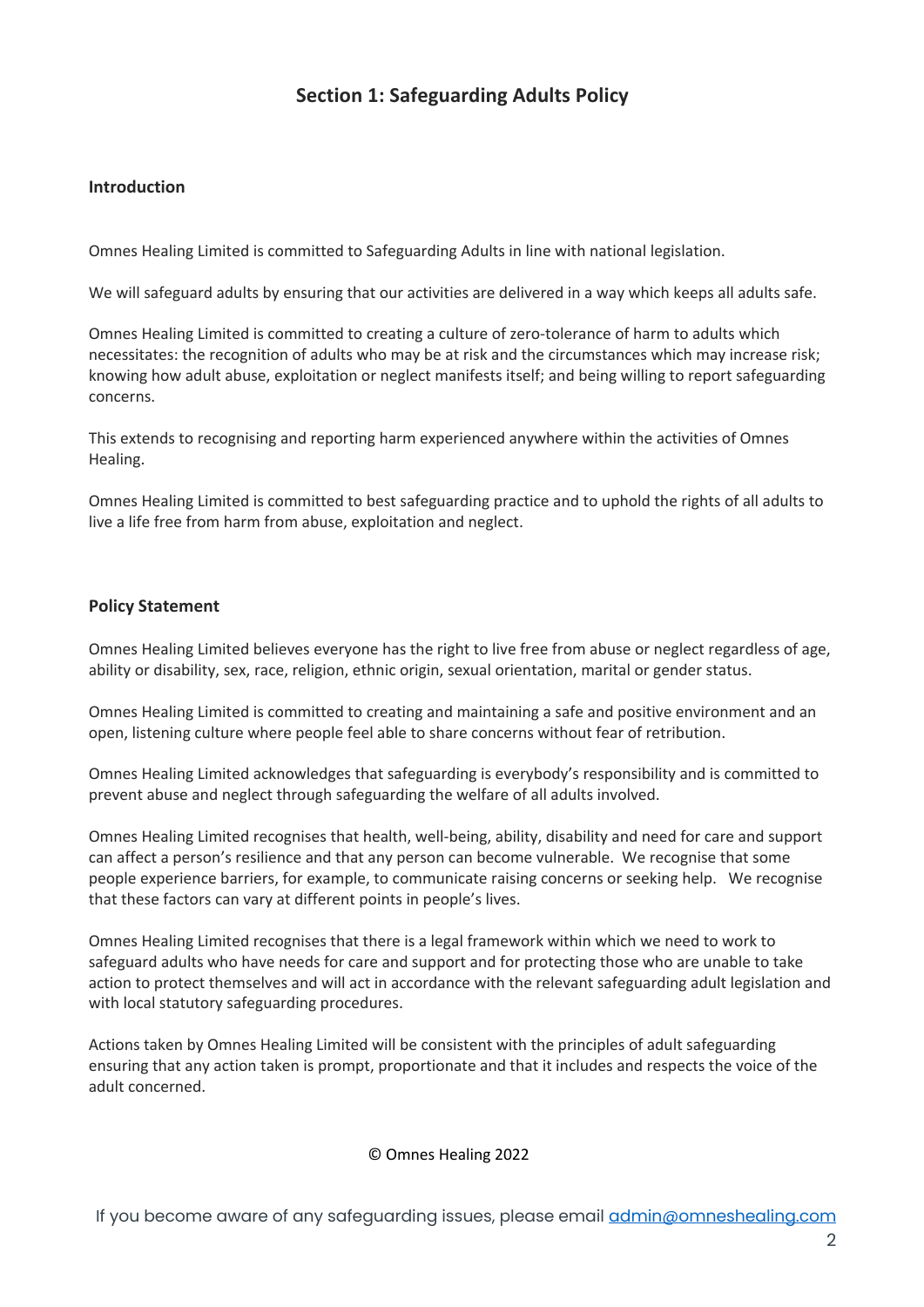## **Purpose**

The purpose of this policy is to demonstrate the commitment of Omnes Healing Limited to safeguarding adults and to ensure that everyone involved in Omnes Healing Limited is aware of:

- The legislation, policy and procedures for safeguarding adults.
- Their role and responsibility for safeguarding adults.
- What to do or who to speak to if they have a concern relating to the welfare or wellbeing of an adult within the organisation.

#### **Scope**

This safeguarding adult policy and associated procedures apply to all individuals involved in Omnes Healing Limited, including Directors, Staff, Members, Associate Members, Students, Volunteers and Clients and to all concerned about the safety of adults whilst taking part in our organisation and its activities.

We expect our partner organisations to adopt and demonstrate their commitment to the principles and practice as set out in this Safeguarding Adults Policy and associated procedures.

## **Commitments**

In order to implement this policy Omnes Healing Limited will ensure that:

- Everyone involved with Omnes Healing Limited is aware of the safeguarding adult procedures and knows what to do and who to contact if they have a concern relating to the welfare or wellbeing of an adult.
- Any concern that an adult is not safe is taken seriously, responded to promptly, and followed up in line with Omnes Healing Limited Safeguarding Adults Policy and Procedures.
- The well-being of those at risk of harm will be put first and the adult actively supported to communicate their views and the outcomes they want to achieve. Those views and wishes will be respected and supported unless there are overriding reasons not to (see the Safeguarding Adults Procedures).
- Any actions taken will respect the rights and dignity of all those involved and be proportionate to the risk of harm.
- Confidential, detailed and accurate records of all safeguarding concerns are maintained and securely stored in line with our Data Protection Policy and Procedures.
- Omnes Healing Limited acts in accordance with best practice advice, for example, from The Confederation of Healing Organisations.

#### © Omnes Healing 2022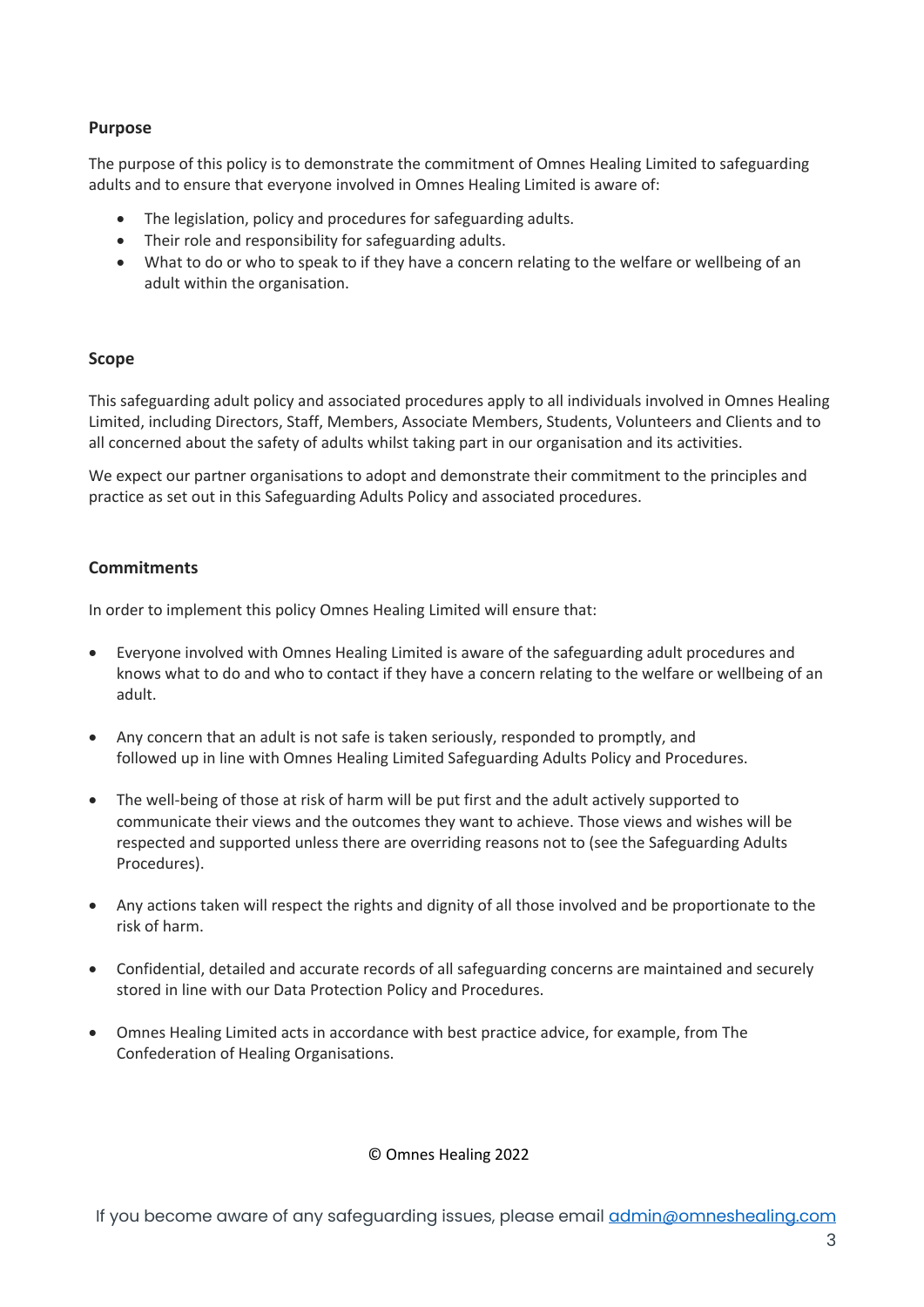- Omnes Healing Limited will cooperate with the Police and the relevant Local Authorities in taking action to safeguard an adult.
- All Omnes Healing Limited Directors and staff understand their role and responsibility for safeguarding adults.
- Omnes Healing Limited uses safe recruitment practices and continually assesses the suitability of staff to prevent the employment/deployment of unsuitable individuals in this organisation.
- Omnes Healing Limited shares information about anyone found to be a risk to adults with the appropriate bodies. For example: Disclosure and Barring Service, Police, Local Authority/Social Services.
- When planning activities and events Omnes Healing Limited includes an assessment of, and risk to, the safety of all adults from abuse and neglect and designates a person who will be in attendance as a safeguarding lead for that event.
- Actions taken under this policy are reviewed by the Directors of Omnes Healing Limited on an annual basis.
- This policy, related policies (see below) and the Safeguarding Adults Procedures are reviewed no less than on a two-yearly basis and whenever there are changes in relevant legislation and/or government guidance as required by the Local Safeguarding Board, The Confederation of Healing Organisations or as a result of any other significant change or event.

#### **Implementation**

Omnes Healing Limited is committed to developing and maintaining its capability to implement this policy and procedures. We understand that our first concern must be the safety and wellbeing of the person making the complaint and that we must not be distracted from this by loyalty to the person who has been accused, misgivings due to their status and standing within Omnes Healing or a desire to maintain the good name of our company.

In order to do so the following will be in place:

- A clear line of accountability within the organisation for the safety and welfare of all adults.
- Access to relevant professional advice.
- Regular management reports to the Board detailing how risks to adult safeguarding are being addressed and how any reports have been addressed.
- Safeguarding adult procedures that deal effectively with any concerns of abuse or neglect, including those caused through poor practice.
- A Safeguarding Lead/ Welfare Officer (see Appendix 1).
- A designated Safeguarding Lead/Welfare Officer for events
- Arrangements to work effectively with other relevant organisations to safeguard and promote the welfare of adults, including arrangements for sharing information.
- A Code of Conduct that specifies zero tolerance of abuse in any form
- Risk assessments that specifically include safeguarding of adults.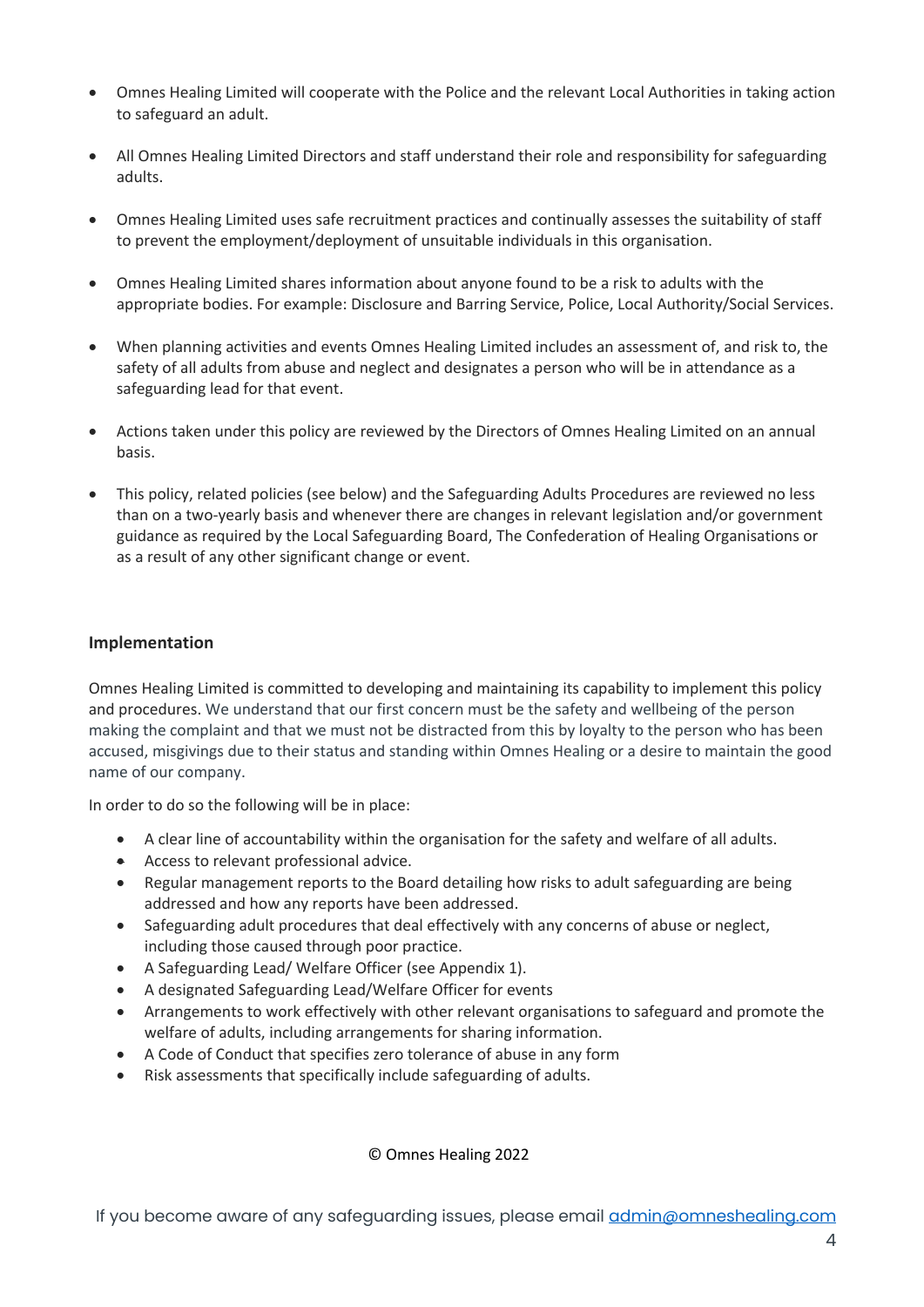## **What to do if you are concerned about any safeguarding issue**

If anyone is concerned about any safeguarding issue, please take the following steps:

- Email the Safeguarding Lead\* at Omnes Healing Limited (Sophia Flemming, Director), at admin@omneshealing.com Please include your phone number so that the Safeguarding Lead can speak to you.
- The Safeguarding Lead will contact you to hear your concerns. They will:
	- o take your allegations or suspicions seriously
	- o reassure you that you are doing right by speaking up
	- o clarify issues of confidentiality early on and make it clear that your concerns will be raised with the Board of Directors (Su Mason, Kathleen Judd, Ann Kitchener, Sophia Flemming) and perhaps with others, on a strictly need-to-know basis (with privacy being respected as far as is possible within the limits of legal responsibility and as outlined in this document)
	- $\circ$  phone social services or the police immediately if you or others are in immediate danger
	- o write a factual statement of your concern/the incident, using your own words as far as possible (this statement could be used as evidence in a court of law), agree this account with you and report it to the Board of Directors of Omnes Healing. This report will be kept confidential and securely stored.
- The matter will be brought before the Board of Directors of Omnes Healing for discussion towards resolution or if necessary, referral to another body, for example if a criminal allegation has been made. (See section, 'Multi-Agency Working')
- You will be kept up to date with the progress of your complaint

\*If the Safeguarding Lead is not available, one of the Directors of Omnes Healing Limited will respond to the initial email and coordinate the handling of the matter.

If the person receiving the disclosure is not the Safeguarding Lead, they must inform the latter or a Director of Omnes Healing.

#### © Omnes Healing 2022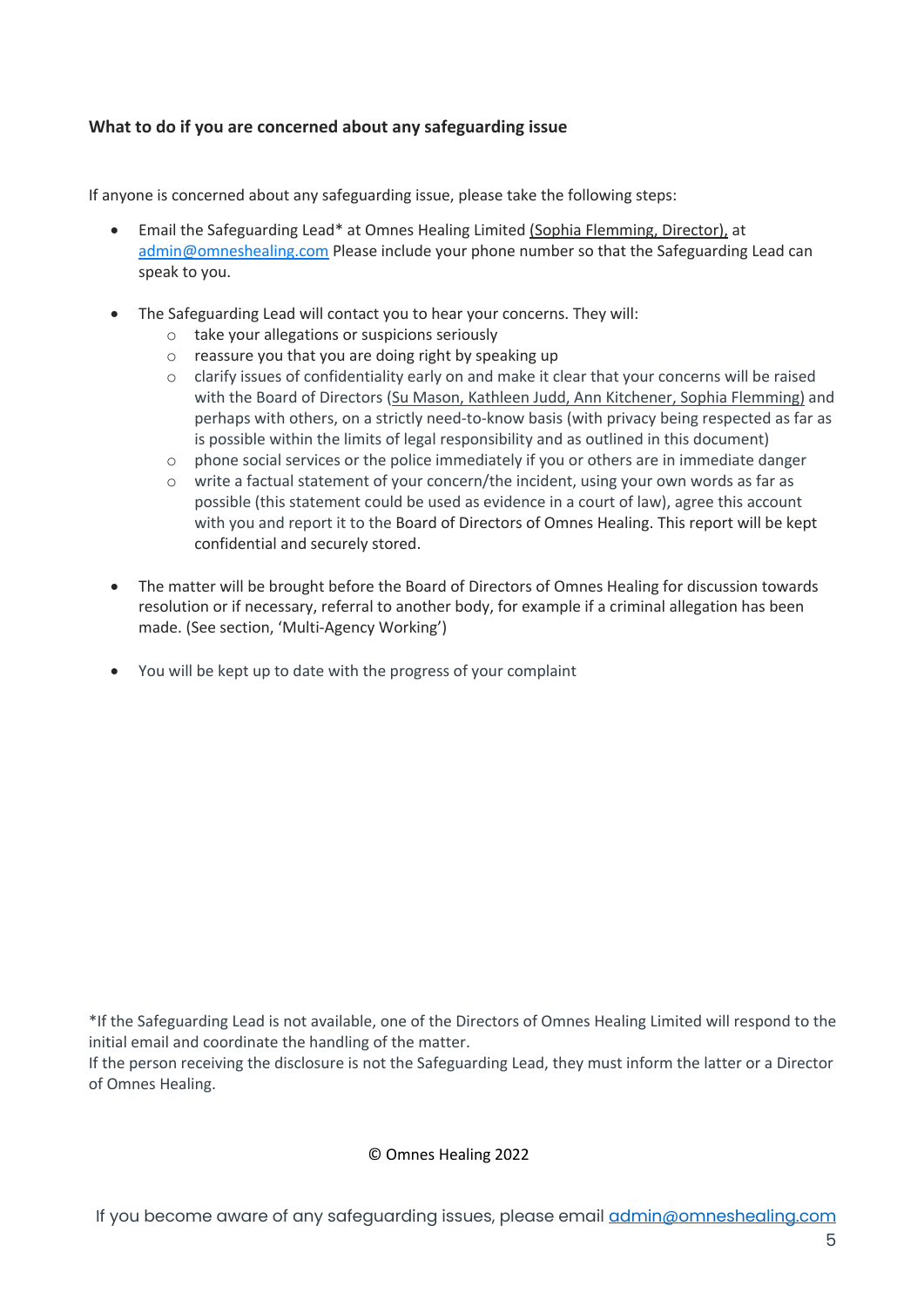## **Section 2: Supporting Information**

## **Key Points**

- There is a **legal duty on Local Authorities** to provide support to 'adults at risk'.
- **Adults at risk** are defined in legislation and the criteria applied differs between each UK nation. (See definitions for each nation on page 12).
- The safeguarding legislation applies **to all forms of abuse** that harm a person's well-being.
- The law provides a framework for good practice in safeguarding that makes the overall **well-being** of the adult at risk a priority of any intervention.
- The law in all four UK nations emphasises the importance of **person-centred safeguarding,** (referred to as **'Making Safeguarding Personal'** in England).
- The law provides a framework for making decisions on behalf of adults who can't make decisions for themselves (**Mental Capacity**).
- The law provides a framework for sports organisations to **share concerns** they have about adults at risk with the local authority.
- The law provides a framework for all organisations to **share information and cooperate** to protect adults at risk.

## **Safeguarding Adults Legislation**

Safeguarding Adults in all UK nations is compliant with United Nations directives on the rights of disabled people and commitments to the rights of older people. It is covered by:

- The Human Rights Act 1998
- The Data Protection Act 2018
- General Data Protection Regulations 2018

The practices and procedures within this policy are based on the relevant legislation and government guidance.

• England - The Care Act 2014 Care and Support Statutory Guidance (especially chapter 14) 2014

#### © Omnes Healing 2022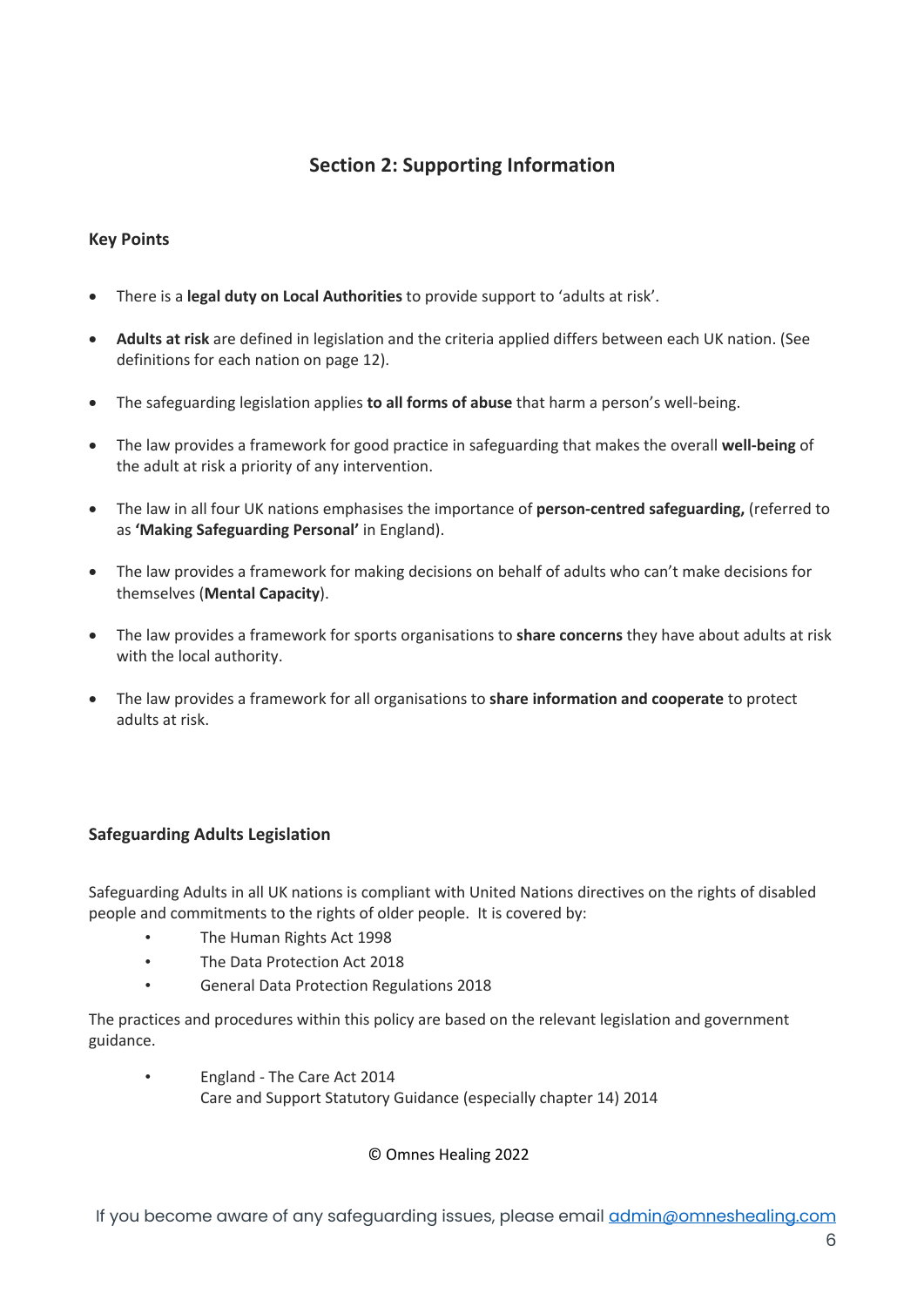- Wales Social Services and Well Being Act 2014 Wales Safeguarding Procedures 2019
- Scotland Adult Support and Protection Act 2007 Adult Support and Protection (Scotland) Act 2007 Code of Practice 2014
- Northern Ireland Adult Safeguarding Prevention and Protection in Partnership 2015

Many other pieces of UK and home nation legislation also affect adult safeguarding. These include legislation about different forms of abuse and those that govern information sharing. For example, legislation dealing with:

- Murder/attempted murder
- Physical Assault
- Sexual Offences
- Domestic Abuse/Coercive control
- Forced Marriage
- Female Genital Mutilation
- Theft and Fraud
- Modern slavery and Human exploitation
- Hate crime
- Harassment
- Listing and Barring of those unsuitable to work with adults with care and support needs

Each UK nation also has legislation about the circumstances in which decisions can be made on behalf of an adult who is unable to make decisions for themselves:

- England and Wales Mental Capacity Act 2005
- Scotland Adults with Incapacity Act 2000
- Mental Capacity (Northern Ireland) 2016
- There are specific offences applying to the mistreatment of and sexual offences against adults who do not have Mental Capacity and specific offences where mistreatment is carried out by a person who is employed as a carer: e.g., wilful neglect and wilful mistreatment.

#### **Definition of an Adult at Risk**

The Safeguarding Adults legislation creates specific responsibilities on Local Authorities, Health, and the Police to provide additional protection from abuse and neglect to Adults at Risk.

When a Local Authority has reason to believe there is an adult at risk, they have a responsibility to find out more about the situation and decide what actions need to be taken to support the adult. In Scotland and Wales, the Local Authority can gain access to an adult to find out if they are at risk of harm for example, if that access is being blocked by another person.

The actions that need to be taken might be by the Local Authority (usually social services) and/or by other agencies, for example the Police and Health. Omnes Healing Limited may need to take action as part of safeguarding an adult, for example, to use the disciplinary procedures in relation to any individual involved in Omnes Healing Limited, including Directors, Staff, Members, Associate Members, Students and Volunteers who has been reported to be harming a participant. The Local Authority role includes having multi-agency procedures which coordinate the actions taken by different organisations.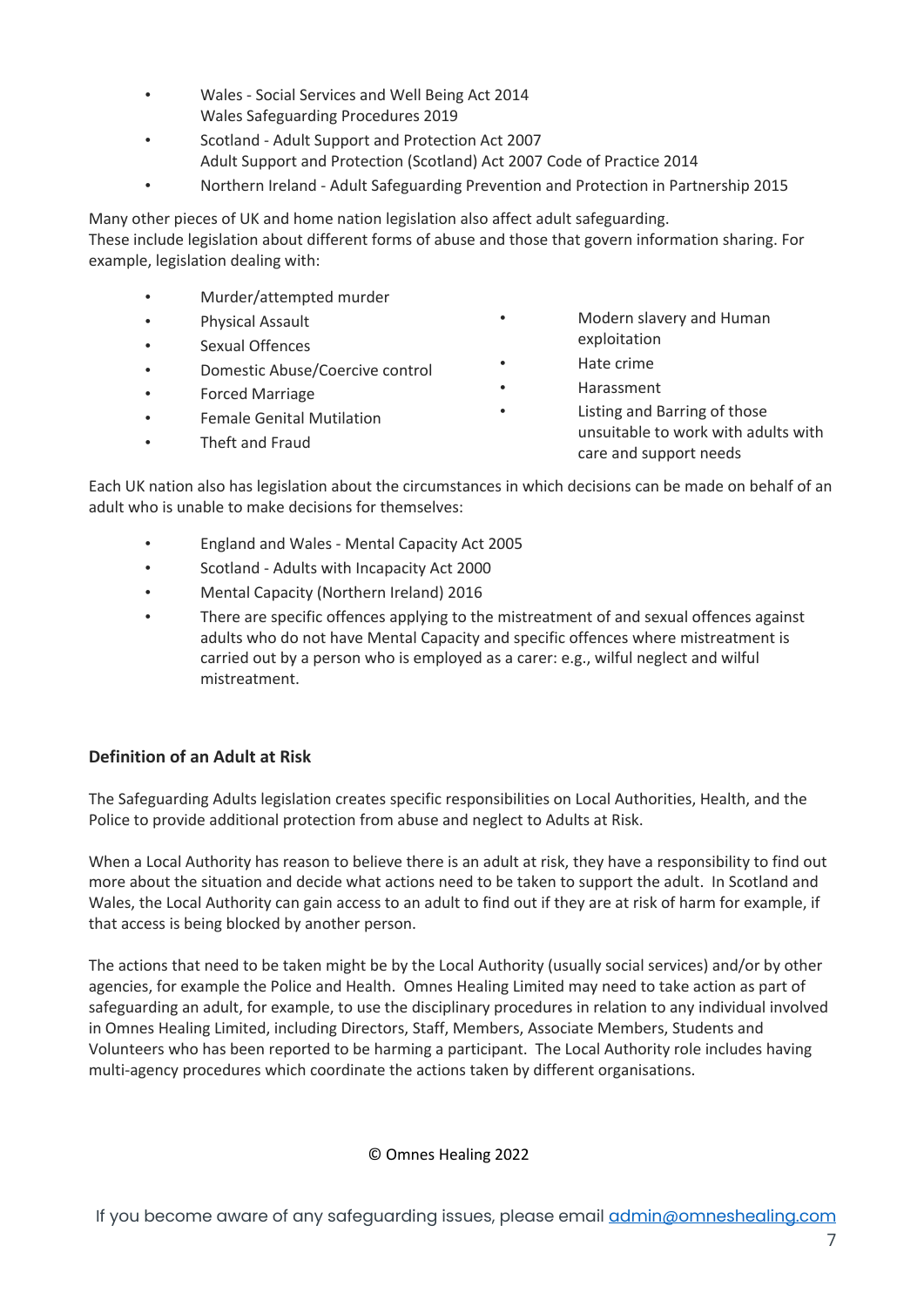#### **An Adult at risk is**

| <b>England (Care Act 2014)</b>                                                                                                                                                                                                                                                                                                                  | Northern Ireland (Adult Safeguarding Prevention<br>and Protection in Partnership 2015)<br>An adult at risk of harm is a person aged 18 or<br>over, whose exposure to harm through abuse,<br>exploitation or neglect may be increased by their a)<br>personal characteristics and/or b) life<br>circumstances.<br>a) Personal characteristics may include, but are<br>not limited to age, disability, special<br>educational needs, illness, mental or physical<br>frailty or impairment of, or disturbance in, the<br>functioning of the mind<br>or brain. |  |
|-------------------------------------------------------------------------------------------------------------------------------------------------------------------------------------------------------------------------------------------------------------------------------------------------------------------------------------------------|------------------------------------------------------------------------------------------------------------------------------------------------------------------------------------------------------------------------------------------------------------------------------------------------------------------------------------------------------------------------------------------------------------------------------------------------------------------------------------------------------------------------------------------------------------|--|
| An adult at risk is an individual aged 18 years and<br>over who:                                                                                                                                                                                                                                                                                |                                                                                                                                                                                                                                                                                                                                                                                                                                                                                                                                                            |  |
| (a) has needs for care and support (whether or<br>not the local authority is meeting any of those<br>needs) AND<br>(b) is experiencing, or at risk of, abuse or neglect,<br><b>AND</b><br>(c) as a result of those care and support needs is<br>unable to protect themselves from either the<br>risk of, or the experience of abuse or neglect. |                                                                                                                                                                                                                                                                                                                                                                                                                                                                                                                                                            |  |
| <b>Scotland (Adult Support and Protection Act 2007)</b><br>An adult at risk is an individual aged 16 years and<br>over who:                                                                                                                                                                                                                     | Life circumstances may include, but are not<br>b)<br>limited to, isolation, socio-economic factors<br>and environmental living conditions.                                                                                                                                                                                                                                                                                                                                                                                                                 |  |
| is unable to safeguard their own well-being,<br>a)<br>property, rights or other interests,<br>is at risk of harm, and<br>b)<br>because they are affected by disability, mental<br>c)<br>disorder, illness or physical or mental infirmity,<br>is more vulnerable to being harmed than<br>adults who are not so affected.                        | An adult in need of protection is a person aged 18<br>or over, whose exposure to harm through abuse,<br>exploitation or neglect may be increased by their:<br>Personal characteristics AND/OR Life<br>circumstances AND<br>who is unable to protect their own well-being,<br>c)<br>property, assets, rights or other interests;<br><b>AND</b><br>d) where the action or inaction of another person                                                                                                                                                         |  |
| <b>Wales (Social Services and Well Being Act 2014)</b><br>An adult at risk is an individual aged 18 years and                                                                                                                                                                                                                                   | or persons is causing, or is likely to cause,<br>him/her to be harmed.<br>In order to meet the definition of an 'adult in need                                                                                                                                                                                                                                                                                                                                                                                                                             |  |
| over who:<br>is experiencing or is at risk of abuse or neglect,<br>a)<br><b>AND</b>                                                                                                                                                                                                                                                             | of protection' either (a) or (b) must be present, in<br>addition to both elements (c), and (d)                                                                                                                                                                                                                                                                                                                                                                                                                                                             |  |
| has needs for care and support (whether or<br>b)<br>not the authority is meeting any of those<br>needs) AND<br>as a result of those needs is unable to protect<br>C)<br>himself or herself against the abuse or neglect<br>or the risk of it.                                                                                                   |                                                                                                                                                                                                                                                                                                                                                                                                                                                                                                                                                            |  |
|                                                                                                                                                                                                                                                                                                                                                 |                                                                                                                                                                                                                                                                                                                                                                                                                                                                                                                                                            |  |

It should be noted that any adult can become vulnerable, e.g., after a bereavement, serious illness, or breakdown of a relationship. Safeguarding needs to encompass ALL adults.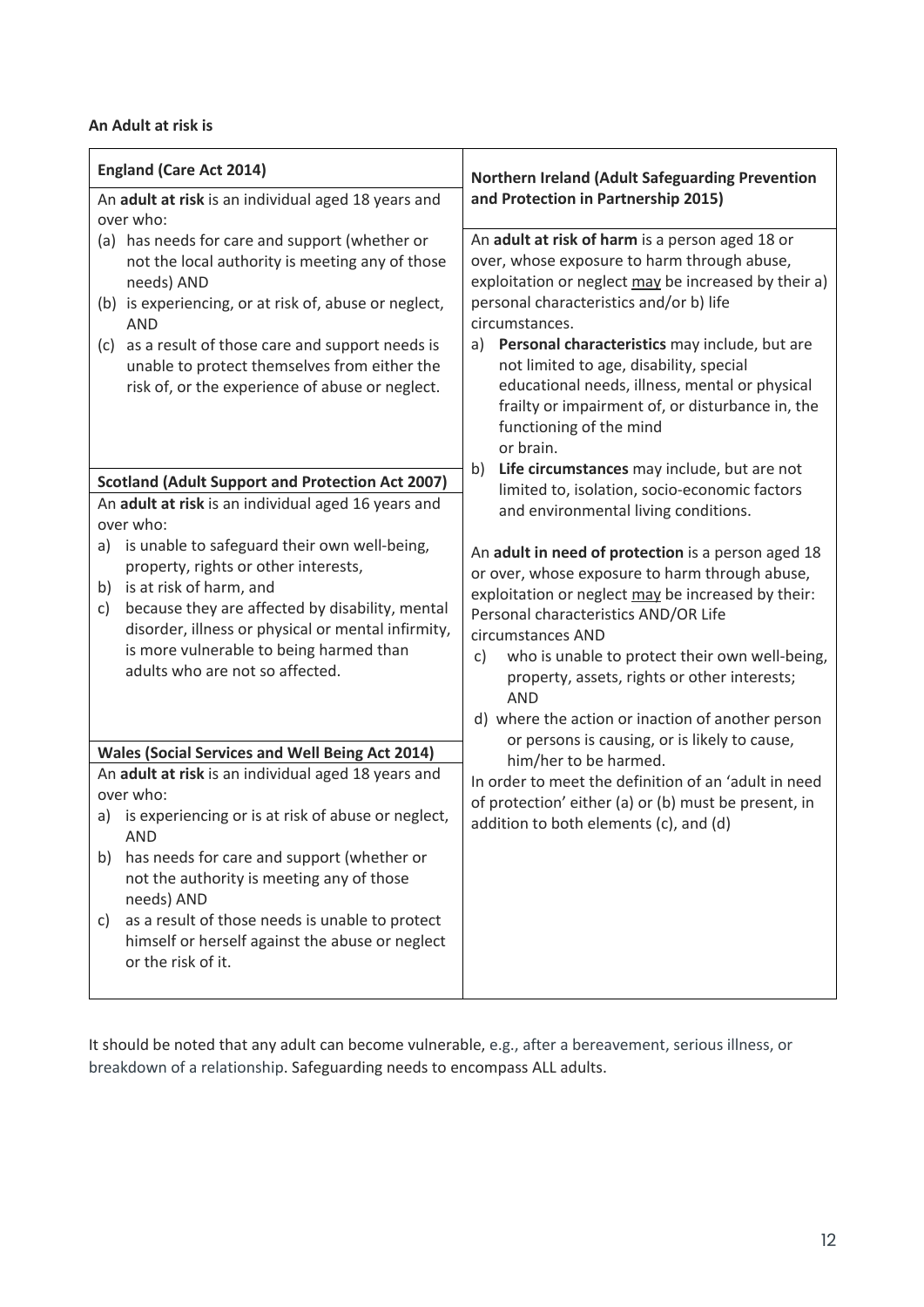## **Abuse and Neglect**

Abuse is a violation of an individual's human and civil rights by another person or persons. It can occur in any relationship and may result in significant harm to, or exploitation of, the person subjected to it. Any or all of the following types of abuse may be perpetrated as the result of deliberate intent, negligence, omission or ignorance.

There are different types and patterns of abuse and neglect and different circumstances in which they may take place.

Safeguarding legislation in each UK nation lists categories of abuse differently however, they all include the following types of abuse:

- Physical
- Sexual
- Emotional/Psychological/Mental
- Neglect and acts of Omission
- Financial or material abuse
- Discriminatory
- Organisational / Institutional
- Self-neglect
- Domestic Abuse (including coercive control)
- Modern slavery / Human trafficking
- Exploitation
- Hate crime

Abuse can take place in any relationship and there are many contexts in which abuse might take place, e.g. Institutional abuse, Domestic Abuse, Forced Marriage, Human Trafficking, Modern Slavery, Sexual Exploitation, County Lines, Radicalisation, Hate Crime, Mate Crime, Cyber bullying, Scams. Some of these are named specifically within UK nation legislations.

Abuse can take place within a healing context and the person causing harm might be any other person. For example: a Director, Member, Associate Member, Student or Client.

Some examples of abuse include:

- Harassment of a participant because of their (perceived) disability or other protected characteristics.
- Not meeting the needs of the participant e.g., training without a necessary break.
- A person who sends unwanted sexually explicit text messages to another
- A person who threatens another with physical harm

Abuse or neglect could be carried out by:

- A spouse, partner or family member
- Neighbours or residents
- Friends, acquaintances or strangers
- People who deliberately exploit adults they perceive as vulnerable
- Paid staff, professionals or volunteers providing care and support

Often the perpetrator is known to the adult and may be in a position of trust and/or power.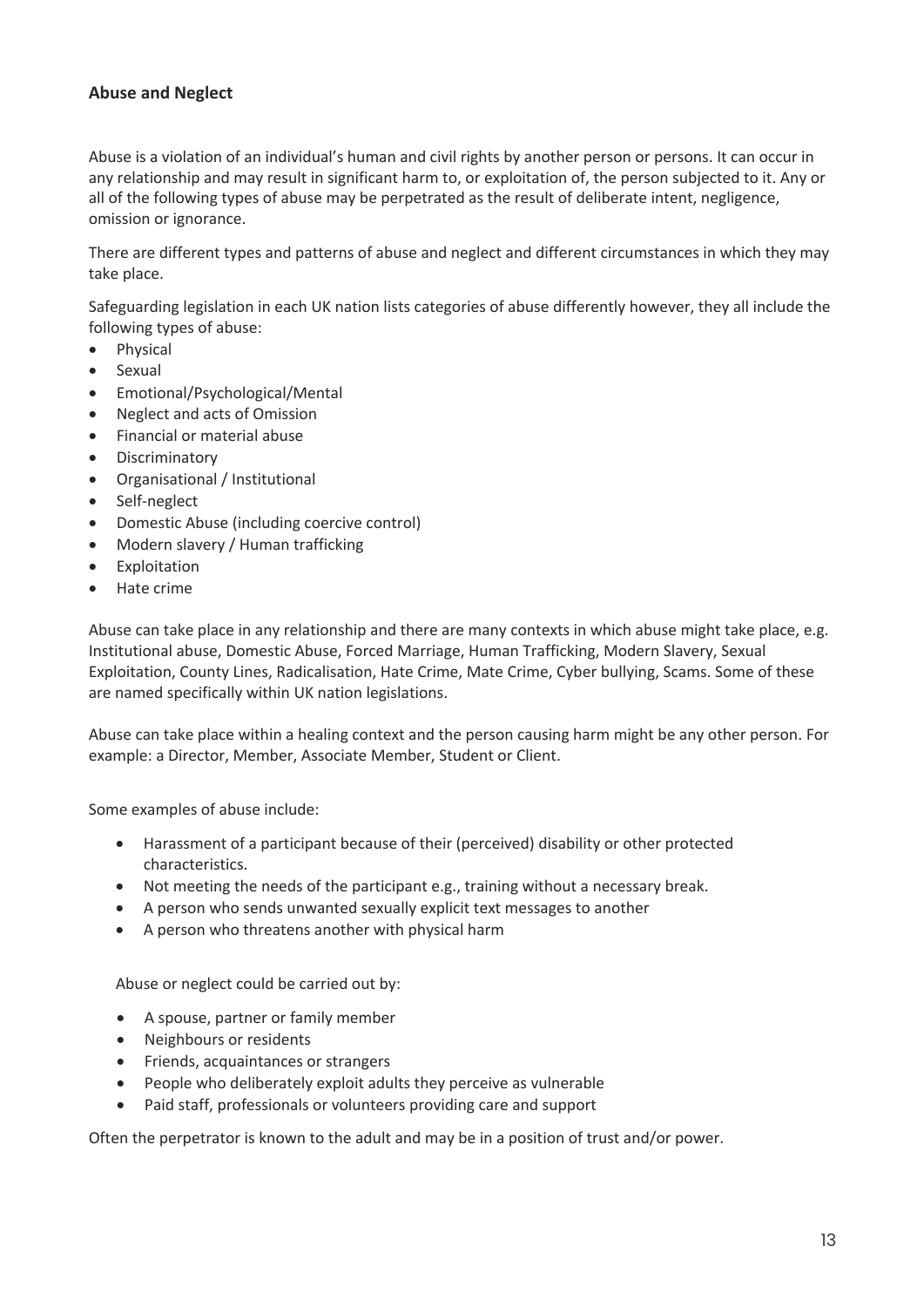#### **Signs and Indicators of Abuse and Neglect**

An adult may confide to a Director, Member, Associate Member, Student or client that they are experiencing abuse inside or outside of the organisation's setting. Similarly, others may suspect that this is the case.

There are many signs and indicators that may suggest someone is being abused or neglected. There may be other explanations, but they should not be ignored. The signs and symptoms include but are not limited to:

- Unexplained bruises or injuries or lack of medical attention when an injury is present.
- Person has belongings or money going missing.
- Person is not attending the healing centre / no longer enjoying their teaching sessions. You may notice that a participant has been missing and is not responding to reminders
- Someone losing or gaining weight / an unkempt appearance.
- A change in the behaviour or confidence of a person.
- Self-harm.
- A fear of a particular group of people or individual.
- A parent/carer always speaks for the person and doesn't allow them to make their own choices
- They may tell you / another person they are being abused – i.e. a disclosure

#### **Wellbeing Principle**

The concept of 'well-being' is threaded throughout UK legislation and is part of the Law about how health and social care is provided. Our well-being includes our mental and physical health, our relationships, our connection with our communities and our contribution to society.

Being able to live free from abuse and neglect is a key element of well-being.

The legislation recognises that statutory agencies have sometimes acted disproportionately in the past. For example, removing an adult at risk from their own home when there were other ways of preventing harm. In the words of Justice Mumby '*What good is it making someone safe when we merely make them miserable?'* What Price Dignity? (2010)

For that reason any actions taken to safeguard an adult must take their whole well-being into account and be proportionate to the risk of harm.

#### **Person Centred Safeguarding/ Making Safeguarding Personal**

The legislation also recognises that adults make choices that may mean that one part of our well-being suffers at the expense of another – for example we move away from friends and family to take a better job. Similarly, adults can choose to risk their personal safety; for example, to provide care to a partner with dementia who becomes abusive when they are disorientated and anxious.

None of us can make these choices for another adult. If we are supporting someone to make choices about their own safety we need to understand 'What matters' to them and what outcomes they want to achieve from any actions agencies take to help them to protect themselves.

The concept of 'Person Centred Safeguarding'/'Making Safeguarding Personal' means engaging the person in a conversation about how best to respond to their situation in a way that enhances their involvement, choice and control, as well as improving their quality of life, well-being and safety. Organisations work to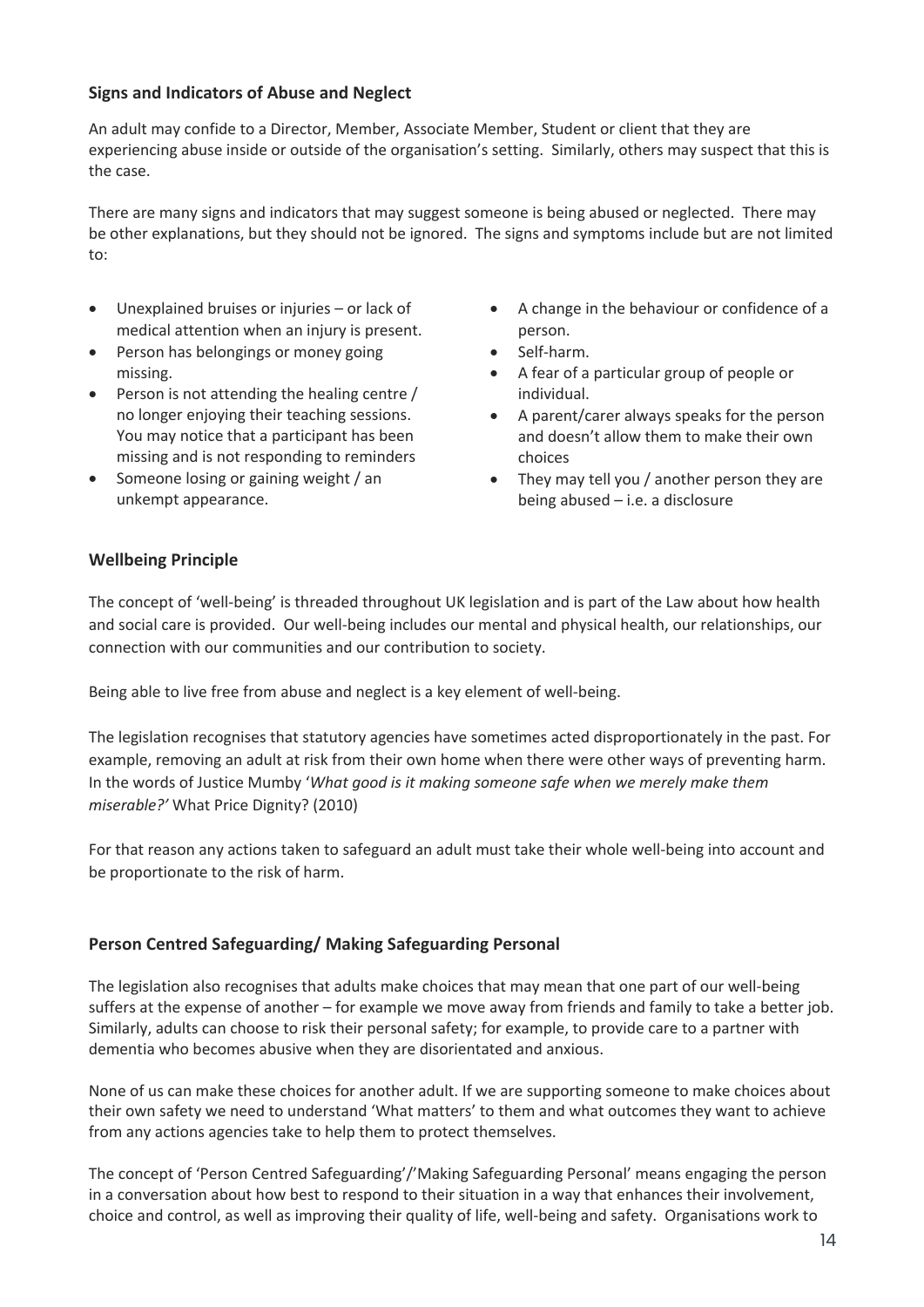support adults to achieve the outcomes they want for themselves. The adult's views, wishes, feelings and beliefs must be taken into account when decisions are made about how to support them to be safe. There may be many different ways to prevent further harm. Working with the person will mean that actions taken help them to find the solution that is right for them. Treating people with respect, enhancing their dignity and supporting their ability to make decisions also helps promote people's sense of self-worth and supports recovery from abuse.

If someone has difficulty making their views and wishes known, then they can be supported or represented by an advocate. This might be a safe family member or friend of their choice or a professional advocate (usually from a third sector organisation).

## **Table 1 The Principles of Adult Safeguarding in each UK nation**

#### **Wales (Social Services and Well Being Act 2014)**

#### **The Act's principles are:**

- **Responsibility -** Safeguarding is everyone's responsibility.
- **Well-being -** Any actions taken must safeguard the person's well-being.
- **Person-centred approach** Understand what outcomes the adult wishes to achieve and what matters to them.
- **Voice and control -** Expect people to know what is best for them and support them to be involved in decision making about their lives.
- Language Make an active offer of use of the Welsh language and use professional interpreters where other languages are needed.
- **Prevention** It is better to take action before harm occurs.

#### **Scotland (Adult Support and Protection Act 2007)**

#### **The Act's principles are:**

The overarching principle underlying Part 1 of the Act is that any intervention in an individual's affairs should provide benefit to the individual and should be the least restrictive option of those that are available which will meet the purpose of the intervention.

This is supported by a set of guiding principles which, together with the overarching principle, must be taken account of when performing functions under Part 1 of the Act. These are:

- The wishes and feelings of the adult at risk (past and present)
- The views of other significant individuals, such as the adult's nearest relative; their primary carer, guardian, or attorney; or any other person with an interest in the adult's well-being or property
- The importance of the adult taking an active part in the performance of the function under the Act
- Providing the adult with the relevant information and support to enable them to participate as fully as possible
- The importance of ensuring that the adult is not treated less favourably than another adult in a comparable situation; and
- The adult's abilities, background and characteristics (including their age, sex, sexual orientation, gender, religious persuasion, racial origin, ethnic group and cultural and linguistic heritage).

#### **Northern Ireland (Adult Safeguarding Prevention and Protection in Partnership 2015)**

#### **The Act's principles are:**

● **A Rights-Based Approach –** To promote and respect an adult's right to be safe and secure; to freedom from harm and coercion; to equality of treatment; to the protection of the law; to privacy; to confidentiality; and freedom from discrimination.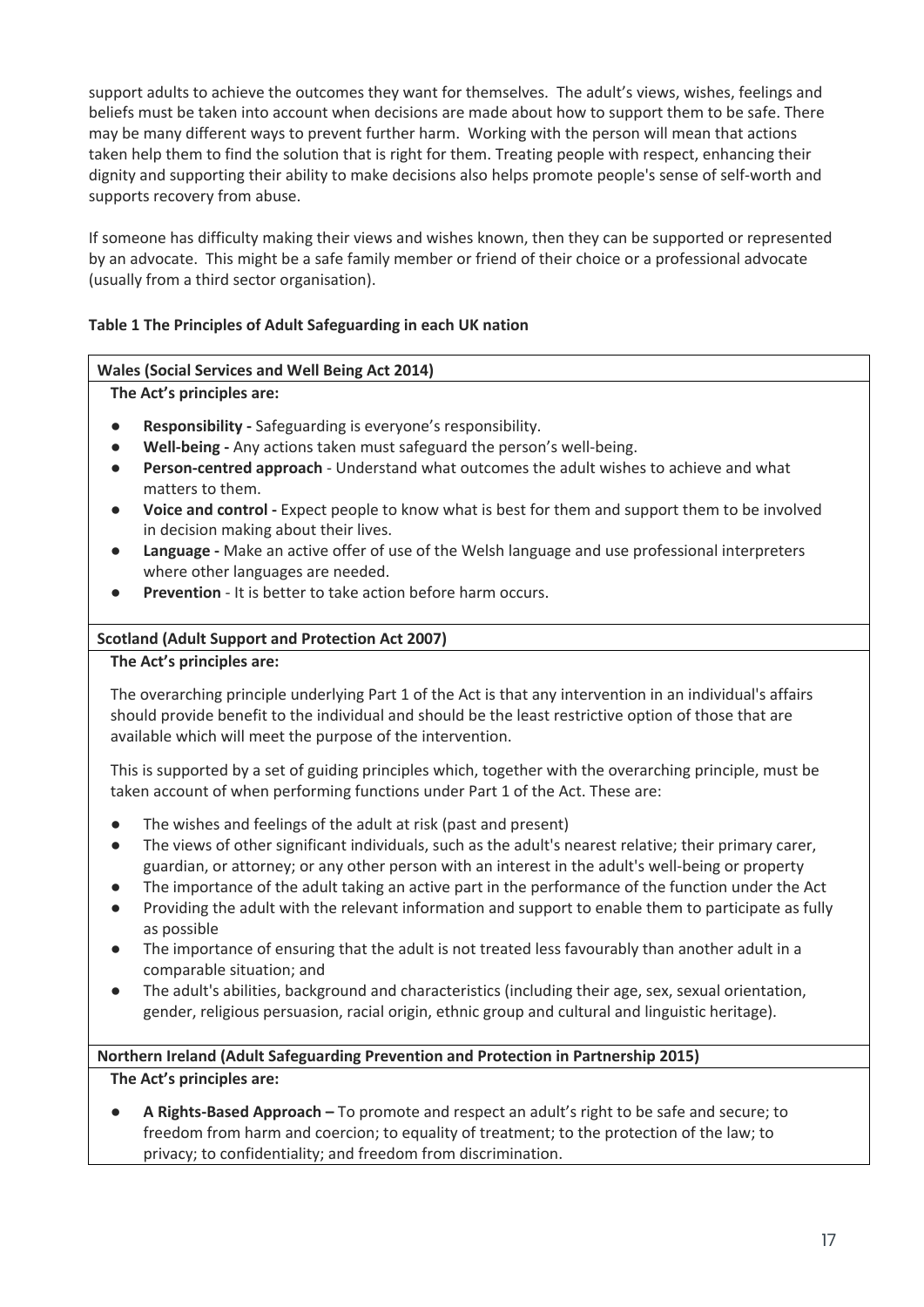- An Empowering Approach To empower adults to make informed choices about their lives, to maximise their opportunities to participate in wider society, to keep themselves safe and free from harm and enabled to manage their own decisions in respect of exposure to risk.
- **A Person-Centred Approach –** To promote and facilitate full participation of adults in all decisions affecting their lives taking full account of their views, wishes and feelings and, where appropriate, the views of others who have an interest safety and well-being.
- **A Consent-Driven Approach**  To make a presumption that the adult has the ability to give or withhold consent; to make informed choices; to help inform choice through the provision of information, and the identification of options and alternatives; to have particular regard to the needs of individuals who require support with communication, advocacy or who lack the capacity to consent; and intervening in the life of an adult against his or her wishes only in particular circumstances, for very specific purposes and always in accordance with the law.
- **A Collaborative Approach**  To acknowledge that adult safeguarding will be most effective when it has the full support of the wider public and of safeguarding partners across the statutory, voluntary, community, independent and faith sectors working together and is delivered in a way where roles, responsibilities and lines of accountability are clearly defined and understood. Working in partnership and a person-centred approach will work hand-in-hand.

#### **England (Care Act 2014)**

**The Act's principles are:**

- **Empowerment** People being supported and encouraged to make their own decisions and informed consent.
- **Prevention** It is better to take action before harm occurs.
- **Proportionality** The least intrusive response appropriate to the risk presented.
- **Protection** Support and representation for those in greatest need.
- **•** Partnership Local solutions through services working with their communities. Communities have a part to play in preventing, detecting and reporting neglect and abuse
- Accountability Accountability and transparency in delivering safeguarding.

## **Mental Capacity and Decision Making**

We make many decisions every day, often without realising. UK Law assumes that all people over the age of 16 have the ability to make their own decisions, unless it has been proved that they can't. It also gives us the right to make any decision that we need to make and gives us the right to make our own decisions even if others consider them to be unwise.

We make so many decisions that it is easy to take this ability for granted. The Law says that to make a decision we need to:

- $\rightarrow$  Understand information
- $\rightarrow$  Remember it for long enough
- $\rightarrow$  Think about the information
- $\rightarrow$  Communicate our decision

A person's ability to do this may be affected by things such as learning disability, dementia, mental health needs, acquired brain injury and physical ill health.

Most adults have the ability to make their own decisions given the right support however, some adults with care and support needs have the experience of other people making decisions about them and for them.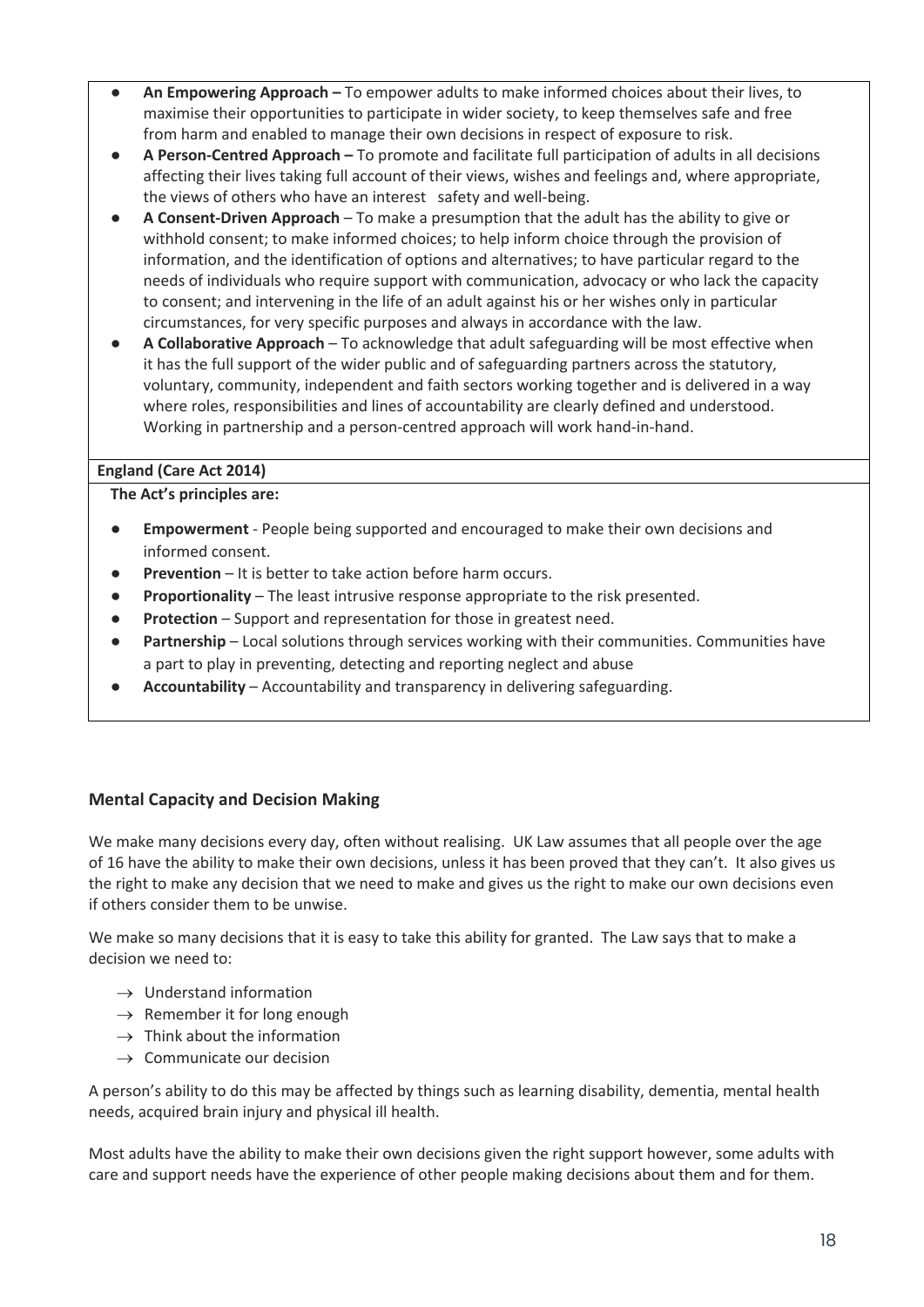Some people can only make simple decisions like which colour T-shirt to wear or can only make decisions if a lot of time is spent supporting them to understand the options. If someone has a disability that means they need support to understand or make a decision this must be provided. A small number of people cannot make any decisions. Being unable to make a decision is called "lacking mental capacity".

Mental capacity refers to the ability to make a decision at the time that decision is needed. A person's mental capacity can change. If it is safe/possible to wait until they are able to be involved in decision making or to make the decision themselves.

For example:

- A person with epilepsy may not be able to make a decision following a seizure.
- Someone who is anxious may not be able to make a decision at that point.
- A person may not be able to respond as quickly if they have just taken some medication that causes fatigue.

Mental Capacity is important for safeguarding for several reasons.

Not being allowed to make decisions one is capable of making is abuse. For example, a disabled adult may want to receive healing but their parent who is their carer won't allow them to and will not provide the support they would need. Conversely the adult may not seem to be enjoying or benefiting from receiving healing which other people are insisting they do.

Another situation is where an adult is being abused and they are scared of the consequences of going against the views of the person abusing them. It is recognised in the law as coercion and a person can be seen not to have mental capacity because they cannot make 'free and informed decisions'.

Mental Capacity must also be considered when we believe abuse or neglect might be taking place. It is important to make sure an 'adult at risk' has choices in the actions taken to safeguard them, including whether or not they want other people informed about what has happened, however, in some situations the adult may not have the mental capacity to understand the choice or to tell you their views.

Each UK nation has legislation that describes when and how we can make decisions for people who are unable to make decisions for themselves. The principles are the same.

- We can only make decisions for other people if they cannot do that for themselves at the time the decision is needed.
- If the decision is not urgent, wait e.g., to get help to assist the person to make a decision, or until they can make it themselves.
- If we have to make a decision for someone else, then we must make the decision in their best interests (for their benefit) and take into account what we know about their preferences and wishes.
- If the action we are taking to keep people safe will restrict them then we must think of the way to do that which restricts to their freedom and rights as little as possible.

Many potential difficulties with making decisions can be overcome with preparation. A person needing support to help them make decisions will ordinarily be accompanied by someone e.g., a family member or formal carer whose role includes supporting them to make decisions.

It is good practice to get as much information about the person as possible. Some people with care and support needs will have a 'One page profile' or a 'This is me' document that describes important things about them. Some of those things will be about how to support the person, their routines, food and drink choices etc. but will also include things they like and don't like doing.

If a person who has a lot of difficulty making their own decisions is thought to be being abused or neglected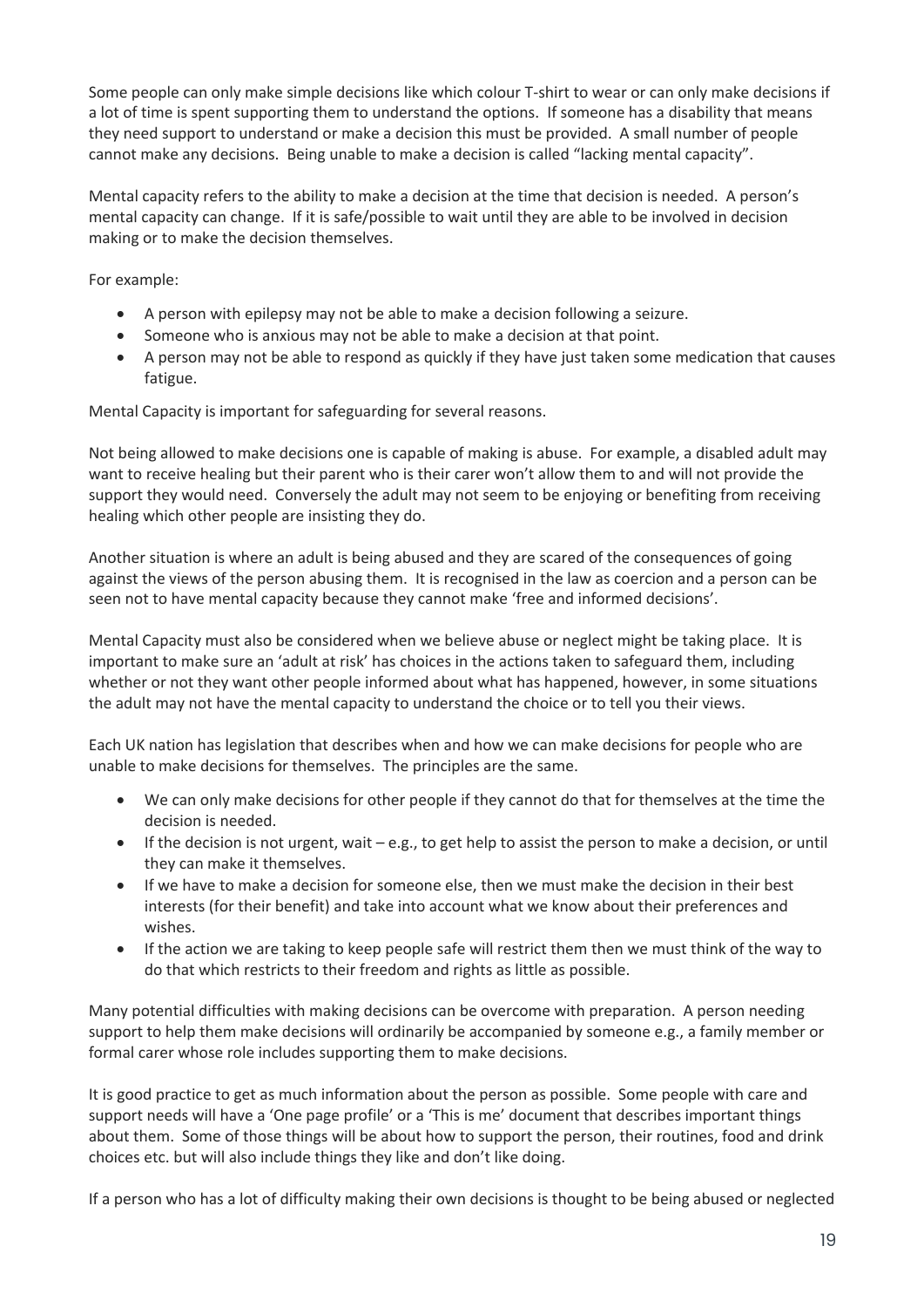you will need to refer the situation to the Local Authority, and this should result in health or social care professionals making an assessment of mental capacity and/or getting the person the support they need to make decisions.

There may be times when Omnes Healing Limited needs to make decisions on behalf of an individual in an emergency. Decisions taken to safeguard an adult who cannot make the decision for themselves could include sharing information about safeguarding concerns with people that can help protect them.

## **Recording and Information Sharing**

Omnes Healing Limited must comply with the Data Protection Act 2018 which implements UK General Data Protection Regulations.

Information about concerns of abuse includes personal data. It is therefore important to be clear as to the grounds for processing and sharing information about concerns of abuse.

Processing information includes record keeping. Records relating to safeguarding concerns must be accurate and relevant. They must be stored confidentially with access only to those with a need to know.

Sharing information, with the right people, is central to good practice in safeguarding adults. However, information sharing must only ever be with those with a 'need to know'.

This does **NOT** automatically include the persons spouse, partner, adult, child, unpaid or paid carer. Information should only be shared with family and friends and/or carers with the consent of the adult or if the adult does not have capacity to make that decision, relevant family/ friends/ carers need to know in order to help keep the person safe.

The purpose of Data Protection legislation is not to prevent information sharing but to ensure personal information is only shared appropriately. Data protection legislation allows information sharing within an organisation. For example:

- Anyone who has a concern about harm can make a report to an appropriate person within the same organisation
- Case management meetings can take place to agree to co-ordinate actions by the organisation

There are also many situations in which it is perfectly legal to share information about adult safeguarding concerns outside the organisation. Importantly personal information can be shared with the consent of the adult concerned. However, the adult may not always want information to be shared. This may be because they fear repercussions from the person causing harm or are scared that they will lose control of their situation to statutory bodies or because they feel stupid or embarrassed. Their wishes should be respected unless there are over-riding reasons for sharing information.

The circumstances when we need to share information without the adult's consent include those where:

- it is not safe to contact the adult to gain their consent i.e., it might put them or the person making contact at further risk.
- you believe they or someone else is at risk, including children.
- you believe the adult is being coerced or is under duress.
- it is necessary to contact the police to prevent a crime, or to report that a serious crime has been committed.
- the adult does not have mental capacity to consent to information being shared about them.
- the person causing harm has care and support needs.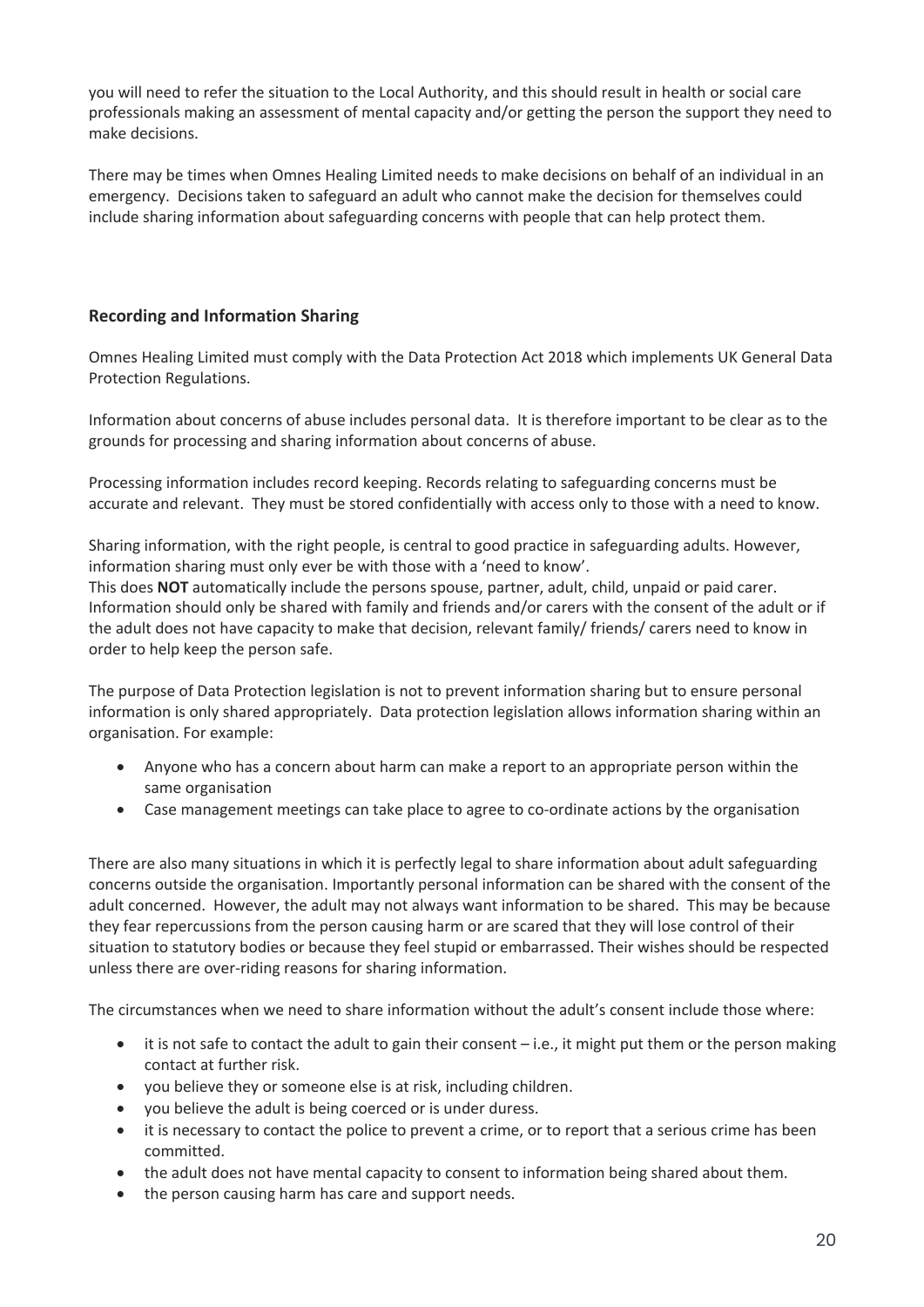• the concerns are about an adult at risk living in Wales or Northern Ireland (where there is a duty to report to the Local Authority).

When information is shared without the consent of the adult this must be explained to them, when it is safe to do so, and any further actions should still fully include them.

If you are in doubt as to whether to share information seek advice e.g. seek legal advice and/or contact the Local Authority and explain the situation without giving personal details about the person at risk or the person causing harm.

Any decision to share or not to share information with an external person or organisation must be recorded together with the reasons to share or not share information.

## **Multi-Agency Working**

Safeguarding adults' legislation gives the lead role for adult safeguarding to the Local Authority. However, it is recognised that safeguarding can involve a wide range of organisations.

We understand that no member of Omnes Healing should attempt to investigate a criminal allegation, that this is the job of the police and that to attempt this could prejudice a court case and put the parties in danger.

Omnes Healing Limited may need to cooperate with the Local Authority and the Police including to:

- Provide more information about the concern you have raised.
- Provide a safe venue for the adult to meet with other professionals e.g., Police/Social Workers/Advocates.
- Attend safeguarding meetings.
- Coordinate internal investigations (e.g., complaints, disciplinary) with investigations by the police or other agencies.
- Share information about the outcomes of internal investigations.
- Provide a safe environment for the adult to continue their healing/ teaching/ their role in the organisation.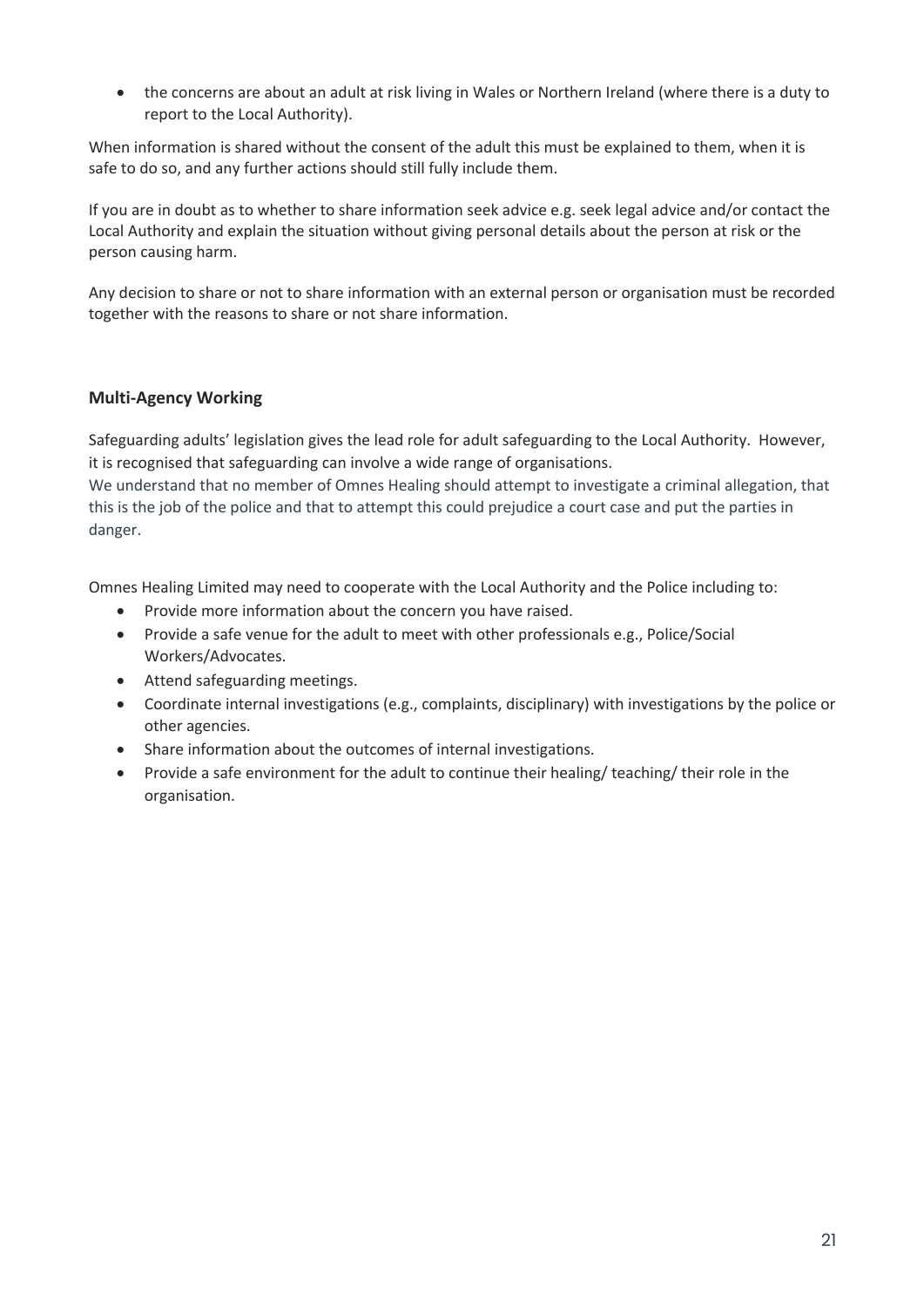# **Section 3: Appendices**

## **Appendix 1 - Role Description: Safeguarding Lead**

The designated person within Omnes Healing Limited has primary responsibility for putting into place procedures to safeguard adults at risk and for managing concerns about adults at risk.

Duties and responsibilities include:

- Working with others within the organisation to create a positive inclusive environment.
- Playing a lead role in developing and establishing the organisation's approach to safeguarding adults and in maintaining and reviewing the organisation's implementation plan for safeguarding adults in line with current legislation and best practice.
- Coordinating the dissemination of the safeguarding adult policy, procedures and resources throughout the organisation.
- Contributing to ensuring other policies and procedures are consistent with the organisation's commitment to safeguarding adults.
- Advising on the organisation's safeguarding training needs and the development of its training strategy.
- Receiving reports of and managing cases of poor practice and abuse reported to the organisation including an appropriate recording system.
- Supporting the co-ordination of the case management process.
- Managing liaison with, and referrals to, external agencies for example adult social-care services and the police.
- Creating a central point of contact for internal and external individuals and agencies concerned about the safety of adults within the organisation.
- Representing the organisation at external meetings related to safeguarding.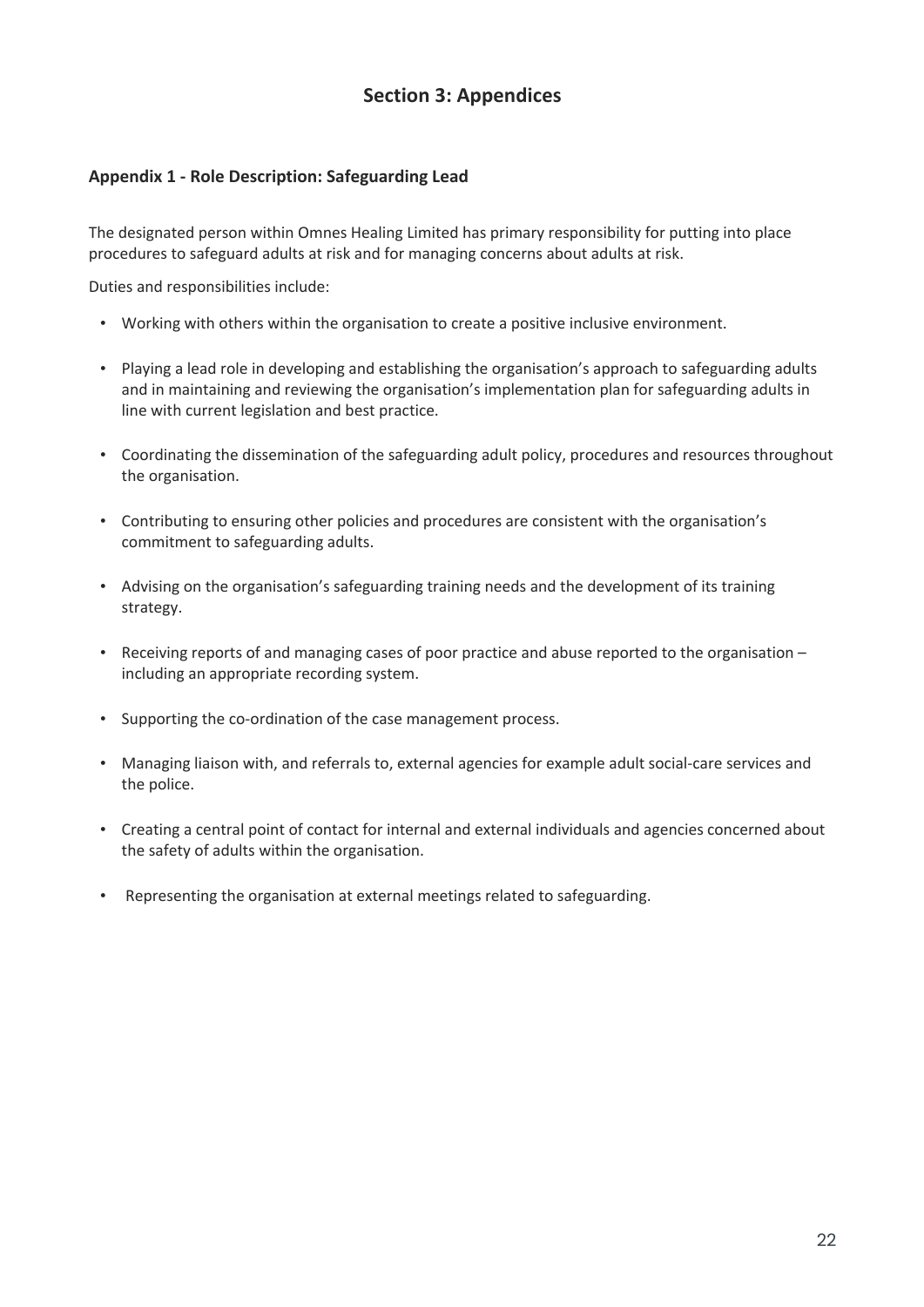## **Appendix 2 - Chronology of key events**

Strictly Confidential

Guidance Notes: Briefly summarise decisions reached, the services offered and/or provided to the person and other action taken.

**Name of Person**……………………………………………………………..

| Date | Event - Meeting/<br><b>Telephone Call/ Email/</b><br><b>Review</b> | <b>Names of family</b><br>member/professional<br>involved. | <b>Outcome/Follow up action</b> |
|------|--------------------------------------------------------------------|------------------------------------------------------------|---------------------------------|
|      |                                                                    |                                                            |                                 |
|      |                                                                    |                                                            |                                 |
|      |                                                                    |                                                            |                                 |
|      |                                                                    |                                                            |                                 |
|      |                                                                    |                                                            |                                 |
|      |                                                                    |                                                            |                                 |
|      |                                                                    |                                                            |                                 |
|      |                                                                    |                                                            |                                 |
|      |                                                                    |                                                            |                                 |
|      |                                                                    |                                                            |                                 |
|      |                                                                    |                                                            |                                 |
|      |                                                                    |                                                            |                                 |
|      |                                                                    |                                                            |                                 |
|      |                                                                    |                                                            |                                 |
|      |                                                                    |                                                            |                                 |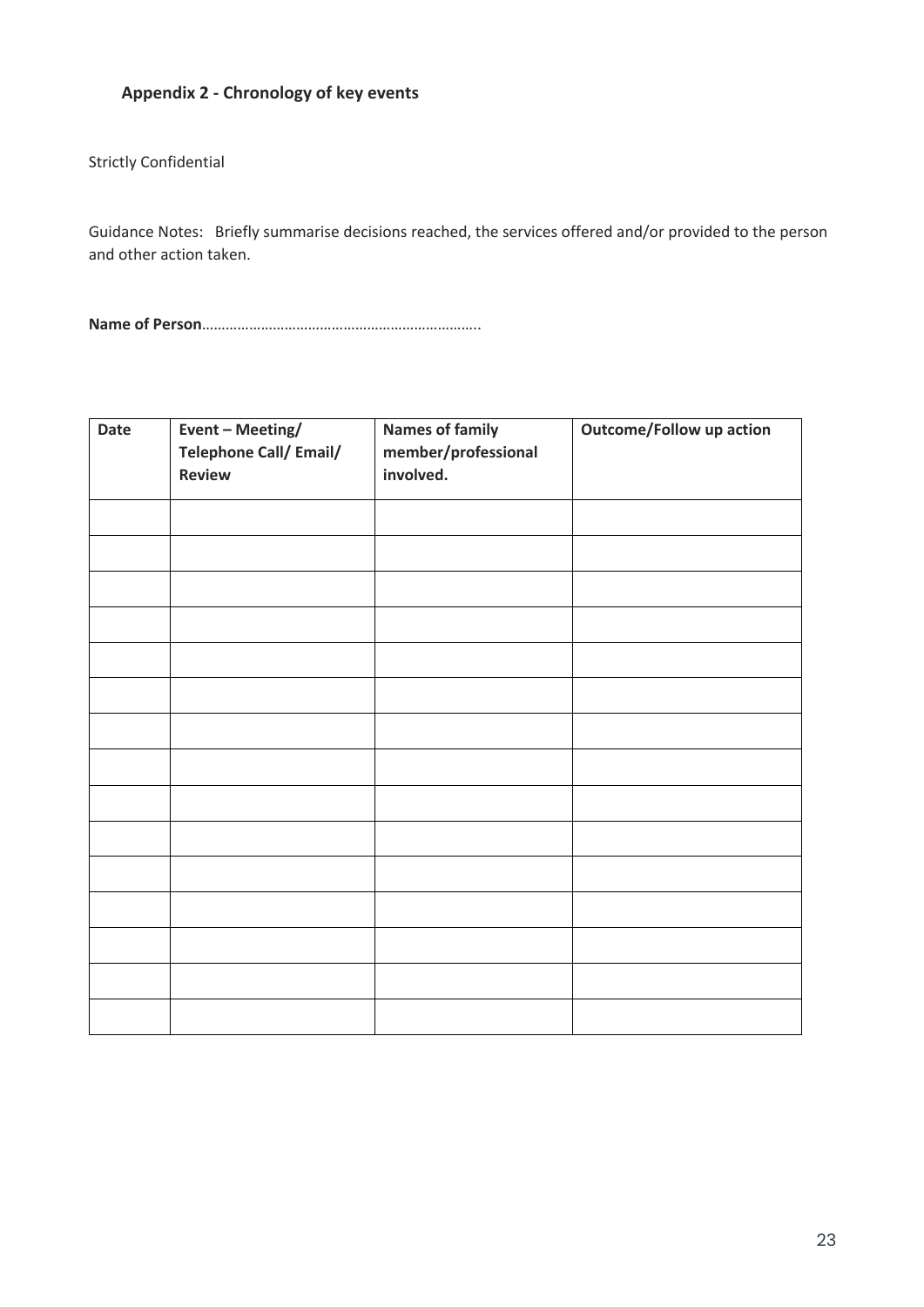## **Appendix 3 – Sources of Information and Support**

#### **Action on Elder Abuse**

A national organisation based in London. It aims to prevent the abuse of older people by raising awareness, encouraging education, promoting research and collecting and disseminating information. Tel: 020 8765 7000 Email: enquiries@elderabuse.org.uk www.elderabuse.org.uk

#### **Men's Advice Line**

For male domestic abuse survivors Tel: 0808 801 0327

#### **National LGBT+ Domestic Abuse Helpline**

Tel: 0800 999 5428

#### **National 24-Hour Freephone Domestic Abuse Helplines**

| <b>England</b>                           | <b>Northern Ireland</b>                                  |
|------------------------------------------|----------------------------------------------------------|
| Tel: 0808 2000 247                       | Tel: 0808 802 1414                                       |
| www.nationaldahelpline.org.uk/Contact-us | www.dsahelpline.org                                      |
|                                          | Twitter: www.twitter.com/dsahelpline                     |
|                                          | Facebook: www.facebook.com/dsahelpline                   |
|                                          |                                                          |
| <b>Scotland</b>                          | <b>Wales</b>                                             |
| Tel: 0800 027 1234                       | Llinell Gymorth Byw HebOfn/ Live free from fear helpline |
| Email: helpline@sdafmh.org.uk            | Tel: 0808 8010 800                                       |
| Web chat: sdafmh.org.uk                  | Type Talk: 18001 0808 801 0800                           |
|                                          | Text: 078600 77 333                                      |

#### **Rape Crisis Federation of England and Wales**

Rape Crisis was launched in 1996 and exists to provide a range of facilities and resources to enable the continuance and development of Rape Crisis Groups throughout Wales and England. Email: info@rapecrisis.co.uk www.rapecrisis.co.uk

#### **Respond**

Respond provides a range of services to victims and perpetrators of sexual abuse who have learning disabilities, and training and support to those working with them. Tel: 020 7383 0700 or  0808 808 0700 (Helpline) Email: services@respond.org.uk www.respond.org.uk

#### **Stop Hate Crime**

Works to challenge all forms of Hate Crime and discrimination, based on any aspect of an individual's identity. Stop Hate UK provides independent, confidential and accessible reporting and support for victims, witnesses and third parties. 24 hours service:

Telephone: 0800 138 1625 Web Chat: www.stophateuk.org/talk-to-us/ E mail: talk@stophateuk.org